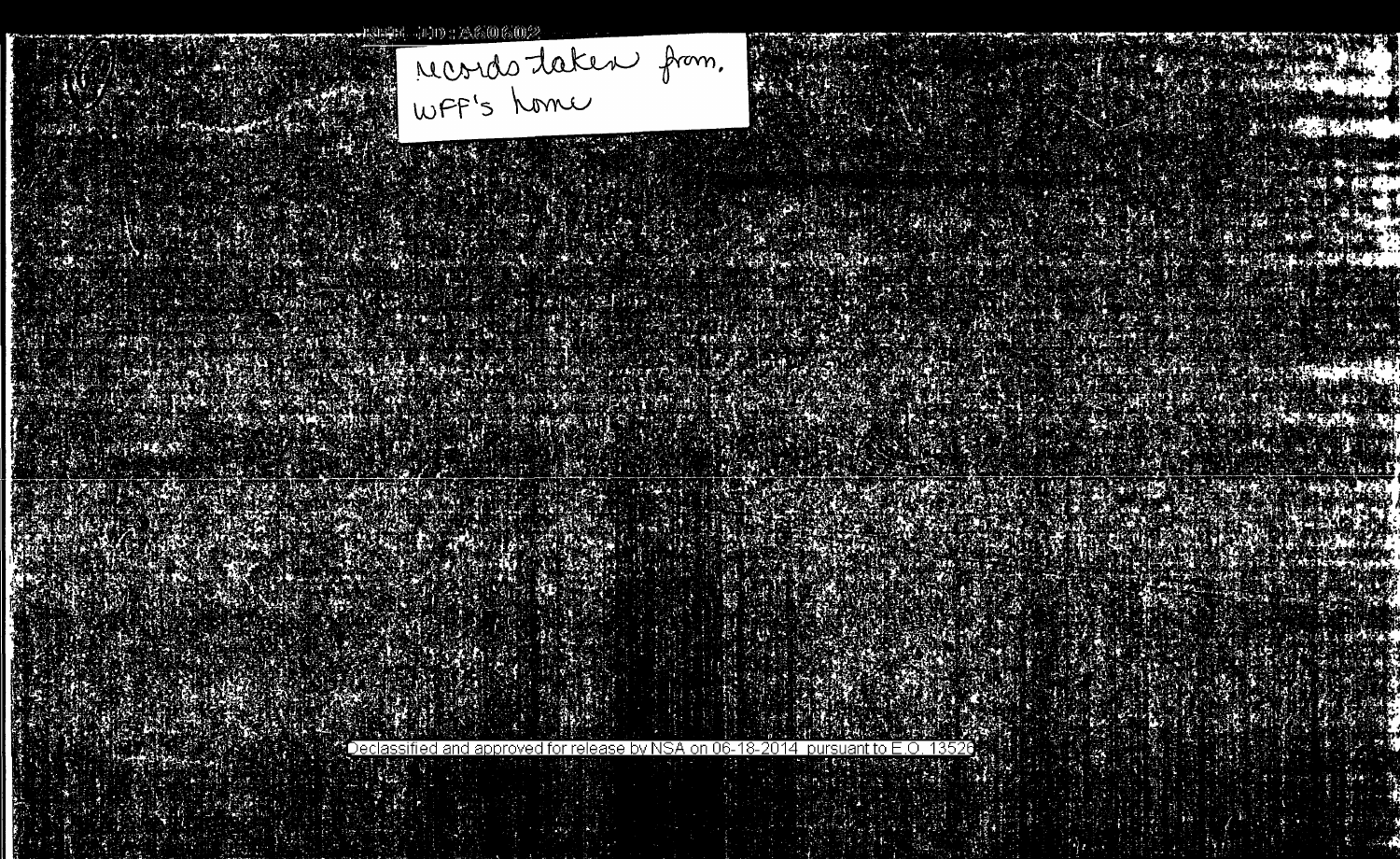: 460602 NAV SEC GRU Historial Archives Vransfer Case No. 4 Item No. 13 File Folder#40 AFSA negotiation ma C/A with Mr. Hagelin Stockholm Sweden of A. B. Cryptoteknik Co. attd 12 Apr 1951.  $EO 3.3(h)(2)$ PL 86-36/50 USC 3605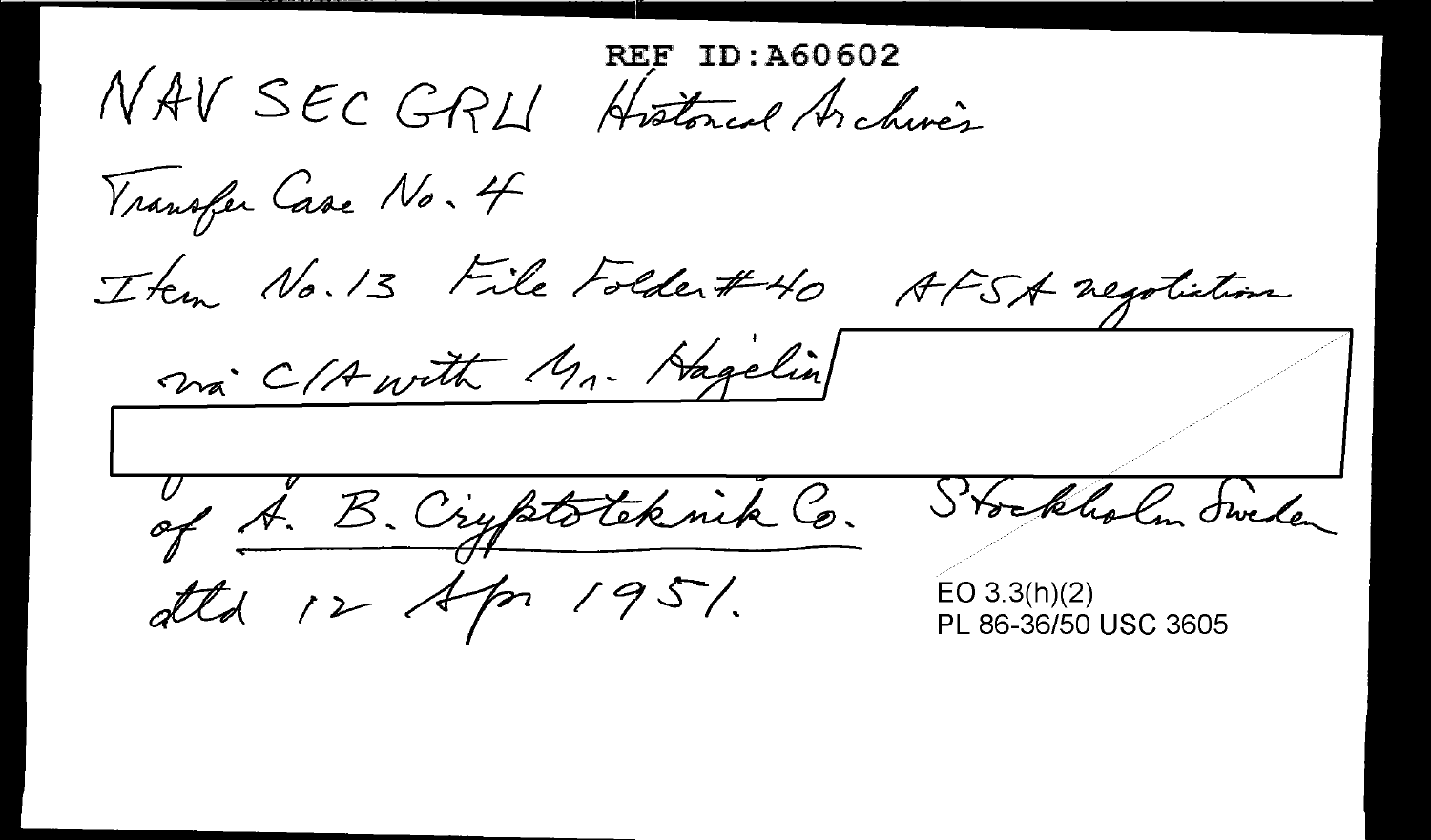## DIRNSA Personal Msgs

TS WI-470 22 July 54

 $EO 3.3(h)(2)$ PL 86-36/50 USC 3605

Personal for Friedman from Canine. Ref IM-532.

No objection your going to Zug. While there, ascertain if you can exactly which versions of the CX 52 have been contracted for, and by whom.

HARET ID. A60602

First reaction to has presented nothing new. except perhaps that they have concluded the only possible means of a deal with Hagelin is financial. Discussed often and Friedman had declared that Hagelin could not be bought with money alone.

Board discussions of Hagelin's now line of machines resulted in view that they were not a serious enough problem to influence the Board decision. We knew last Dec that his

So I don't intend to bring matter now to Board, and will so inform BUT, if thinks time has come for them to negotiate financially with Hagelin themselves, along I would supportsuch a proposal before USCIB. That would mean that took over the Hagelin negotiations.

M/R by F.C. Austin says msg was prepared with Raven's assistance, and at his request included the request to Freidman to find out about CX-52 sales. DIRNSA approved it.